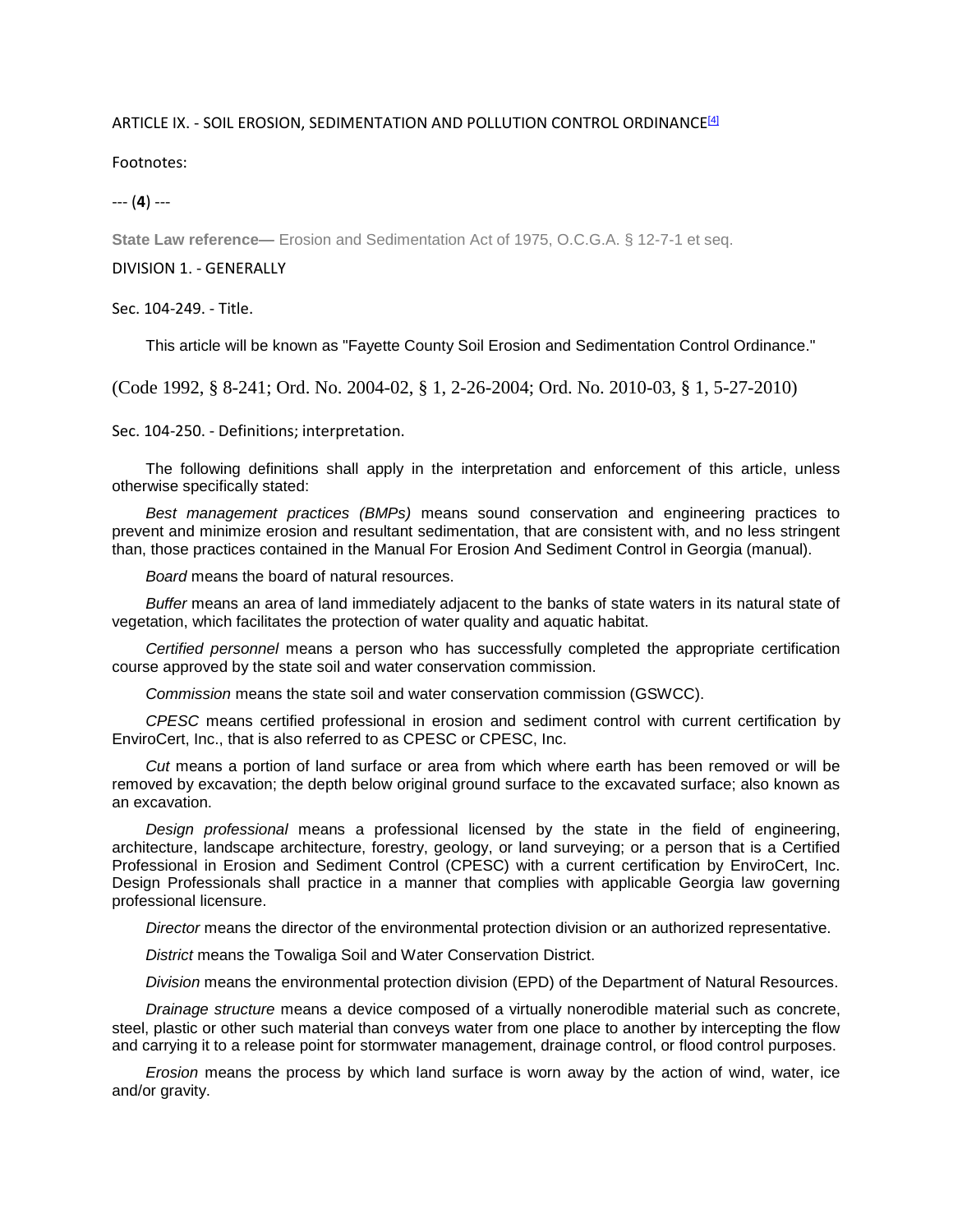*Erosion sedimentation and pollution control plan ("plan")* means a plan required by the Erosion and Sedimentation Act of 1975, O.C.G.A. § 12-7-1 et seq., that includes, as a minimum, protections at least as stringent as the state general permit, BMPs, and requirements of this article.

*Fill* means a portion of land surface to which soil or other solid material has been added; the depth above the original ground or an excavation.

*Final stabilization* means all soil disturbing activities at the site have been completed, and that for unpaved areas and areas not covered by permanent structures and areas located outside the waste disposal limits of a landfill cell that has been certified by EPD for waste disposal, 100 percent of the soil surface is uniformly covered in permanent vegetation with a density of 70 percent or greater, or landscaped according to the plan (uniformly covered with landscaping materials in planned landscape areas), or equivalent permanent stabilization measures as defined in the manual (excluding a crop of annual vegetation and seeding of target crop perennials appropriate for the region). Final stabilization applies to each phase of construction.

*Finished grade* means the final elevation and contour of the ground after cutting or filling and conforming to the proposed design.

*Grading* means altering the shape of ground surfaces to a predetermined condition; this includes stripping, cutting, filling, stockpiling and shaping or any combination thereof and shall include the land in its cut or filled condition.

*Ground elevation* means the original elevation of the ground surface prior to cutting or filling.

*Land disturbing activity* means any activity that may result in soil erosion from water or wind and the movement of sediments into state waters or onto lands within the state, including, but not limited to, clearing, dredging, grading, excavating, transporting, and filling of land, but not including exempted agricultural practices.

*Larger common plan of development* or *sale* means a contiguous area where multiple separate and distinct construction activities are occurring under one plan of development or sale. For the purposes of this definition, the term "plan" means an announcement; piece of documentation such as a sign, public notice or hearing, sales pitch, advertisement, drawing, permit application, zoning request, or computer design; or physical demarcation such as boundary signs, lot stakes, or surveyor markings, indicating that construction activities may occur on a specific plot.

*Local issuing authority* means the governing authority of any county or municipality which is certified pursuant to O.C.G.A. § 12-7-8(a). The county is the local issuing authority for the unincorporated county.

*Manual* means the "Manual for Erosion and Sediment Control in Georgia" published by the commission as of January 1 of the year in which the land disturbing activity was permitted and amendments to the manual as approved by the commission up until the date of notice of intent (NOI) submittal. The "Manual for Erosion and Sediment Control in Georgia" is hereby incorporated by reference into this article.

*Natural ground surface* means the ground surface in its original state before any grading, excavation or filling.

*Nephelometric turbidity units (NTU)* means numerical units of measure based upon photometric analytical techniques for measuring the light scattered by finely divided particles of a substance in suspension. This technique is used to estimate the extent of turbidity in water in where colloidally dispersed particles are present.

*NOI* means a notice of intent form provided by EPD for coverage under the state general permit.

*NOT* means a notice of termination form provided by EPD to terminate coverage under the state general permit.

*Operator* means parties that have:

(1) Operational control of construction project plans and specifications, including the ability to make modifications to those plans and specifications; or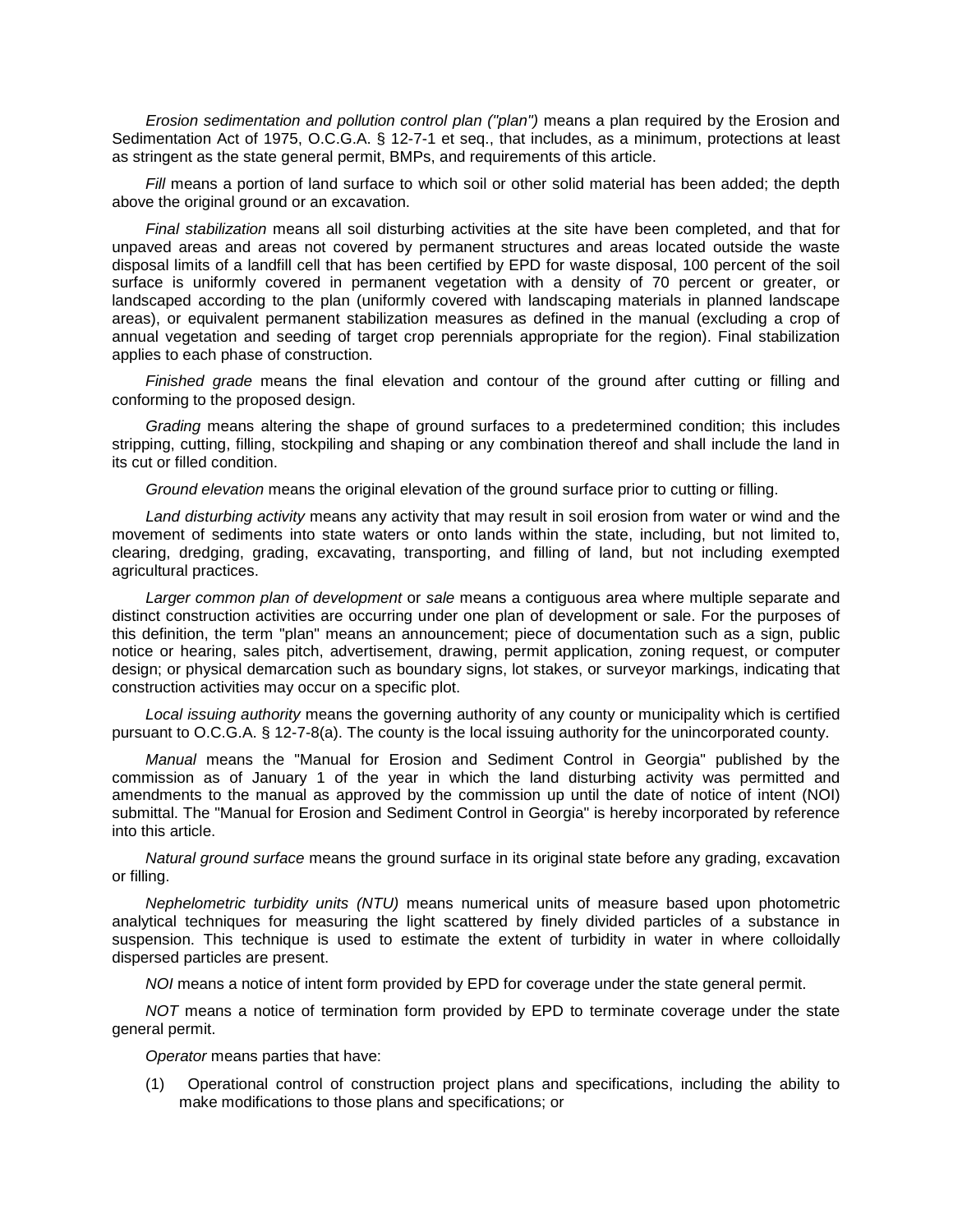(2) Day-to-day operational control of activities necessary to ensure compliance with the plan for the site or other permit conditions, such as a person authorized to direct workers at a site to carry out activities required by the plan or to comply with other permit conditions.

*Permit* means the authorization necessary to conduct a land disturbing activity under the provisions of this article, known as a "Land Disturbance Permit."

*Person* means any individual, partnership, firm, association, joint venture, public or private corporation, trust, estate, commission, board, public or private institution, utility, cooperative, state agency, municipality or other political subdivision of the state, any interstate body or any other legal entity.

*Phase* or *phased* means subparts or segments of construction projects where the subpart or segment is constructed and stabilized prior to completing construction activities on the entire construction site.

*Plan* means the erosion and sedimentation and pollution control plan.

*Project* means the entire proposed development regardless of the size of the area of land to be disturbed or multiple sites within a larger common plan of development or sale permitted by an owner or operator for compliance with the state general permit.

*Properly designed* means designed in accordance with the design requirements and specifications contained in the manual

*Roadway drainage structure* means a device such as a bridge, culvert, or ditch, composed of a virtually nonerodible material such as concrete, steel, plastic, or other such material that conveys water under a roadway by intercepting the flow on one side of a traveled way consisting of one or more defined lanes, with or without shoulder areas, and carrying water to a release point on the other side.

*Sediment* means solid material, organic and/or inorganic, that is in suspension, is transported, and/or is moved from the site of origin by air, water, ice, or gravity as a product of erosion.

*Sedimentation* means the process where eroded material is transported with and deposited by water, wind, ice or gravity.

*Soil and water conservation district approved plan* means an erosion, and sedimentation, and pollution control plan approved in writing by the Towaliga Soil and Water Conservation District. As of July 12, 1992, a memorandum of agreement between the district, the county, and the state soil and water conservation commission permits the county to review and approve erosion, sedimentation, and pollution control plans.

*Stabilization* means the process of establishing an enduring soil cover by the installation of temporary or permanent vegetation and/or structures, for the purpose of reducing to a minimum the erosion and sedimentation process.

*State general permit* means the national pollution discharge elimination system (NPDES) general permit or permits for stormwater runoff from construction activities as is now in effect or as may be amended or reissued in the future pursuant to the state's authority to implement the same through federal delegation under the Federal Water Pollution Control Act, as amended, 33 USC 1251 et seq., and O.C.G.A. § 12-5-30(f).

*State waters* means any and all rivers, streams, creeks, branches, lakes, reservoirs, ponds, drainage systems, springs, wells, and other bodies of surface or subsurface water, natural or artificial, lying within or forming a part of the boundaries of the state that are not entirely confined and retained completely upon the property of a single individual, partnership, or corporation.

*Structural erosion and sediment control practices* means practices for the stabilization of erodible or sediment-producing areas by utilizing the mechanical properties of matter for the purpose of either changing the surface of the land or storing, regulating or disposing of runoff to prevent excessive sediment loss. Examples of structural erosion and sediment control practices are riprap, sediment basins, dikes, level spreaders, waterways or outlets, diversions, grade stabilization structures, sediment traps, land grading, etc. Such practices can be found in the manual.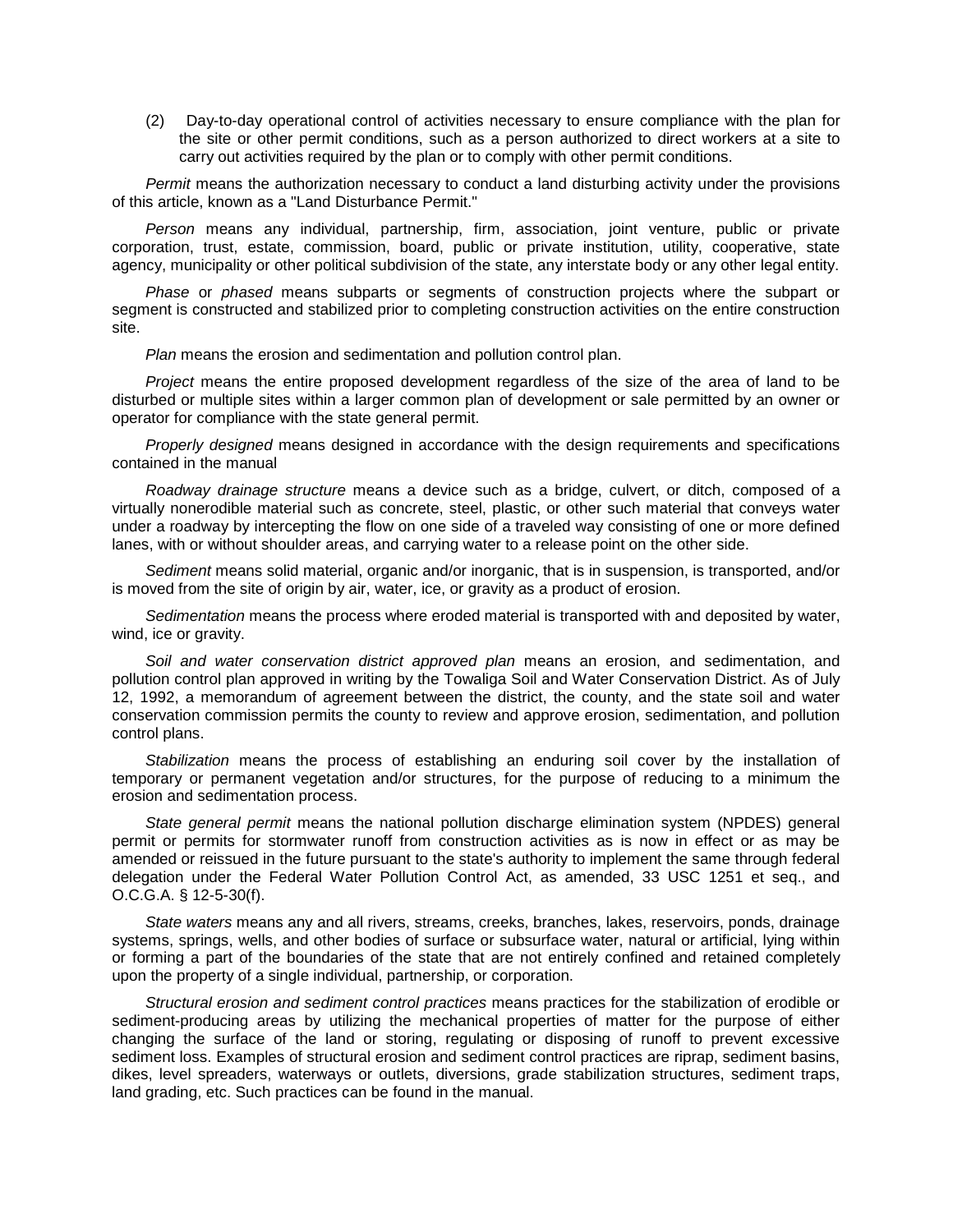*Vegetative erosion and sedimentation control measures* means measures for the stabilization of erodible or sediment-producing areas by covering the soil with:

- (1) Permanent seeding, sprigging or planting, producing long-term vegetative cover;
- (2) Temporary seeding, producing short-term vegetative cover; or
- (3) Sodding, covering areas with a turf of perennial sod-forming grass.

Such practices can be found in the manual.

*Watercourse* means any natural or artificial watercourse, stream, river, creek, channel, ditch, canal, conduit, culvert, drain, waterway, gully, ravine, or wash where water flows either continuously or intermittently and having a definite channel, bed and banks, and including any area adjacent subject to inundation by reason of overflow or floodwater.

*Wetlands* means areas that are inundated or saturated by surface or ground water at a frequency and duration sufficient to support, and that under normal circumstances do support, a prevalence of vegetation typically adapted for life in saturated soil conditions. Wetlands generally include swamps, marshes, bogs, and similar areas.

(Code 1992, § 8-242; Ord. No. 2004-02, § 1, 2-26-2004; Ord. No. 2010-03, § 1, 5-27-2010; Ord. No. 2016-20, § 1, 11-10-2016)

Secs. 104-251—104-265. - Reserved.

DIVISION 2. - EXEMPTIONS<sup>[5]</sup>

#### Footnotes:

--- (**5**) ---

**State Law reference—** Exceptions, O.C.G.A. § 12-7-17.

Sec. 104-266. - Exemptions.

This division shall apply to any land disturbing activity undertaken by any person on any land within the unincorporated county, except for the following:

- (1) Surface mining, as the same is defined in O.C.G.A. § 12-4-72;
- (2) Granite quarrying and land clearing for such quarrying;
- (3) Minor land disturbing activities such as home gardening, individual home landscaping, repairs, maintenance work, fence installation, and other related activities resulting in minor soil erosion;
- (4) The construction of single-family residences, when such construction disturbs less than one acre and is not a part of a larger common plan of development or sale with a planned disturbance of equal to or greater than one acre and not exempted under this subsection. Construction of any such residence shall conform to the minimum requirements as set forth in division 4 of this article;
- (5) Agricultural operations as defined in O.C.G.A. § 1-3-3, "definitions," to include raising, harvesting or storing of products of the field or orchard; feeding, breeding or managing livestock or poultry; producing or storing feed for use in the production of livestock includes but is not limited to cattle, calves, swine, hogs, goats, sheep, and rabbits or for use in the production of poultry, including but not limited to chicken, hens and turkey; producing plants, trees, fowl, or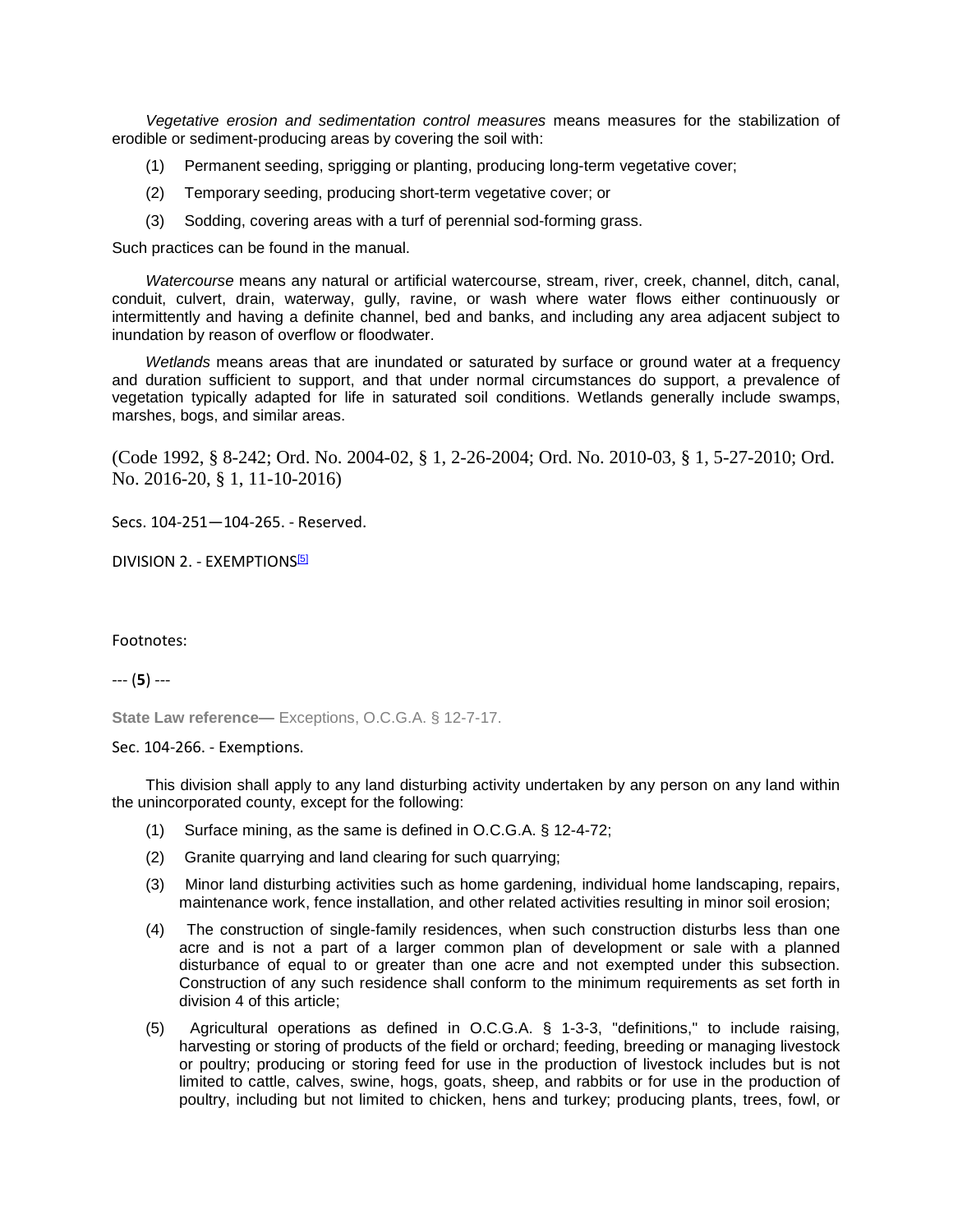animals; the production of aqua culture, horticultural, dairy, livestock, poultry, eggs and apiarian products and farm buildings and farm ponds;

- (6) Forestry land-management practices, including harvesting, provided when such exempt forestry practices cause or result in land disturbing activities otherwise prohibited in a buffer, as established herein, no other land disturbing activities, except for normal forestry management practices, shall be allowed on the entire property upon which the forestry practices were conducted for a period of three years after the completion of such forestry practices;
- (7) Any project carried out under the technical supervision of the Natural Resources Conservation Service of the United States Department of Agriculture;
- (8) Any project involving less than one acre of disturbed area; provided this exemption shall not apply to any land disturbing activity within a larger common plan of development or sale with a planned disturbance of equal to or greater than one acre or within 200 feet of the bank of any state waters. For purposes of this subsection, "state waters" excludes channels and drainage ways having water in them only during and immediately after rainfall events and intermittent streams that do not have water in them year round; provided, that any person responsible for a project involving less than one acre of land disturbing activity and within 200 feet of any such excluded channel or drainage way, must prevent sediment from moving beyond the boundaries of the property on which such project is located and provided, further, that nothing contained herein shall prevent the local issuing authority from regulating any such project not specifically exempted herein;
- (9) Construction and/or maintenance projects undertaken or financed in whole and/or in part by the department of transportation, the state highway authority, or the state road and tollway authority; and/or any road construction or maintenance project, undertaken by the county; provided, that construction or maintenance projects of the department of transportation or state road and tollway authority that disturbs one or more contiguous acres of land shall be subject to provisions of O.C.G.A. § 12-7-7.1; except where the department of transportation, the state highway authority, or the state road and tollway authority is a secondary permittee for a project located within a larger common plan of development or sale under the state general permit, in which case a copy of a notice of intent under the state general permit shall be submitted to the local issuing authority. The local issuing authority shall enforce compliance with the minimum requirements set forth in O.C.G.A. § 12-7-6 as if a permit had been issued, and violations shall be subject to the same penalties as violations by permit holders;
- (10) Any land disturbing activities conducted by any electric membership corporation or municipal electrical system or any public utility under the regulatory jurisdiction of the public service commission, any utility under the regulatory jurisdiction of the federal energy regulatory commission, any cable television system as defined in O.C.G.A. § 36-18-1, or any agency or instrumentality of the United States engaged in the generation, transmission, or distribution of power; except where any previous referenced entities is a secondary permittee for a project located within a larger common plan of development or sale under the state general permit, in which case the local issuing authority shall enforce compliance with the minimum requirements set forth in O.C.G.A. § 12-7-6 as if a permit had been issued. Violations shall be subject to the same penalties as violations by permit holders; and
- (11) Any public water system reservoir.

(Code 1992, § 8-243; Ord. No. 2004-02, § 1, 2-26-2004; Ord. No. 2010-03, § 1, 5-27-2010)

Secs. 104-267—104-280. - Reserved.

DIVISION 3. - MINIMUM REQUIREMENTS FOR EROSION AND SEDIMENTATION CONTROL USING BEST MANAGEMENT PRACTICES<sup>[6]</sup>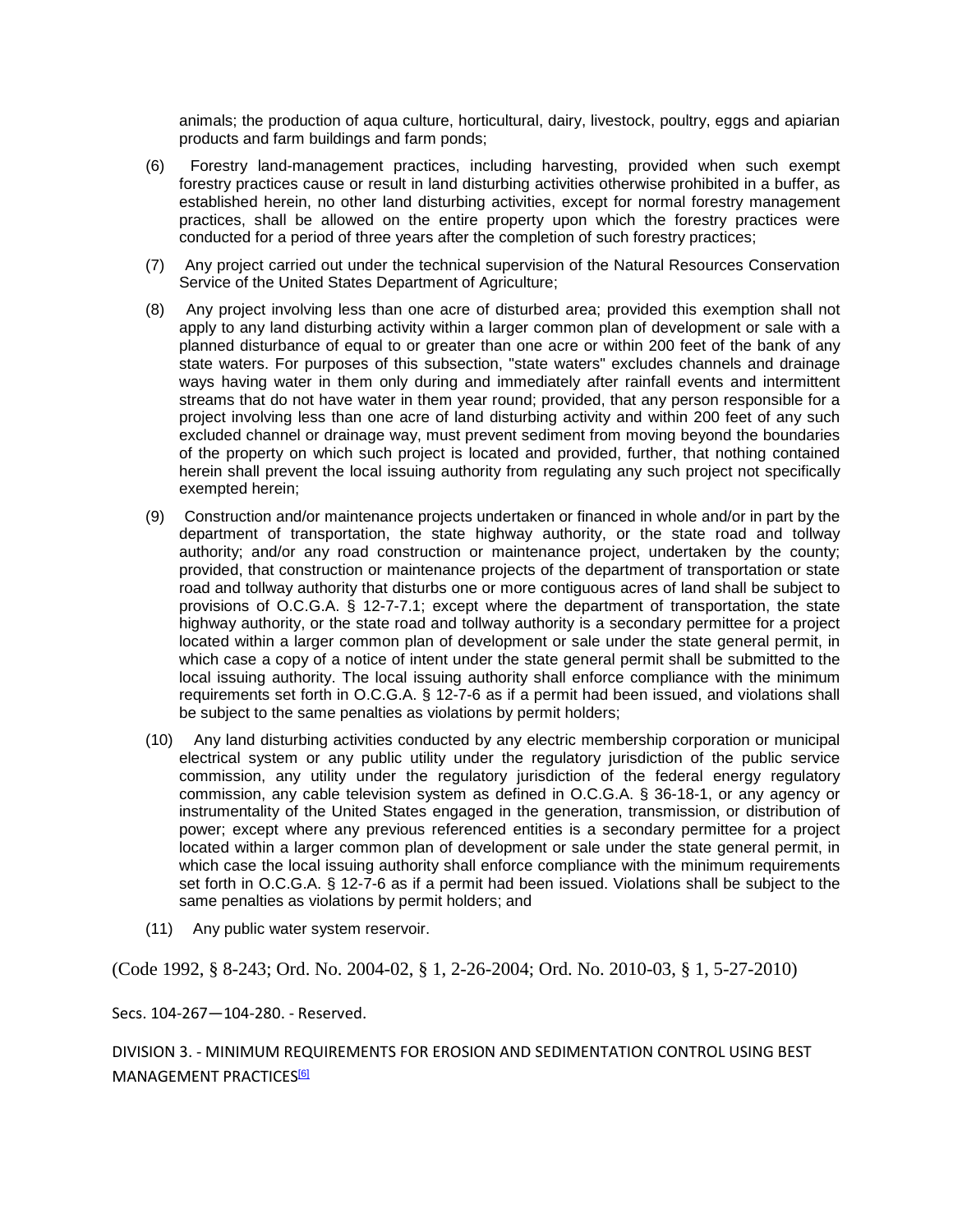Footnotes:

--- (**6**) ---

**State Law reference—** Best management practices, O.C.G.A. § 12-7-6.

Sec. 104-281. - General provisions.

Excessive soil erosion and resulting sedimentation can take place during land disturbing activities if requirements of the article and the NPDES general permit are not met. Therefore, plans for those land disturbing activities not exempted by this article shall contain provisions for application of soil erosion and sedimentation control measures and practices. Provisions shall be incorporated into the erosion, sedimentation and pollution control plans. Soil erosion, sedimentation and pollution control measures and practices shall conform to the minimum requirements of this article. Application of measures and practices shall apply to all features of the site, including street and utility installations, drainage facilities, and other temporary and permanent improvements. Measures shall be installed to prevent or control erosion, sedimentation and pollution during all stages of any land disturbing activities in accordance with requirements of this article and the NPDES general permit.

(Code 1992, § 8-245; Ord. No. 2004-02, § 1, 2-26-2004; Ord. No. 2010-03, § 1, 5-27-2010)

Sec. 104-282. - Minimum requirements/BMPs.

- (a) Best management practices as set forth herein shall be required for all land disturbing activities. Proper design, installation, and maintenance of BMPs shall constitute a complete defense to any action by the director/local issuing authority or to any other allegation of noncompliance with subsection (b) of this section or any substantially similar terms contained in a permit for the discharge of stormwater issued pursuant to O.C.G.A. § 12-5-30(f), the "Georgia Water Quality Control Act." As used in this subsection, the terms "proper design" and "properly designed" mean designed in accordance with the hydraulic design specifications contained in the Manual specified in O.C.G.A. § 12-7-6(b).
- (b) A discharge of stormwater runoff from disturbed areas where BMPs have not been properly designed, installed, and maintained shall constitute a separate violation of any land disturbing permit issued by a local issuing authority or of any state general permit issued by the division pursuant to O.C.G.A. § 12-5-30(f), the "Georgia Water Quality Control Act," for each day on which such discharge results in the turbidity of receiving waters being increased by more than 25 nephelometric turbidity units for waters supporting warm water fisheries. The turbidity of the receiving waters shall be measured in accordance with guidelines issued by the director. This paragraph shall not apply to any land disturbance associated with the construction of single-family homes not part of a larger common plan of development or sale unless the planned disturbance for such construction is equal to or greater than five acres.
- (c) Failure to properly design, install, or maintain BMPs shall constitute a violation of any land disturbing permit issued by a local issuing authority or of any state general permit issued by the division pursuant to O.C.G.A. § 12-5-30(f), the "Georgia Water Quality Control Act," for each day on which such failure occurs.
- (d) The director may require, in accordance with regulations adopted by the board, reasonable and prudent monitoring of the turbidity level of receiving waters into which discharges from land disturbing activities occur.

(Code 1992, § 8-246; Ord. No. 2004-02, § 1, 2-26-2004; Ord. No. 2010-03, § 1, 5-27-2010)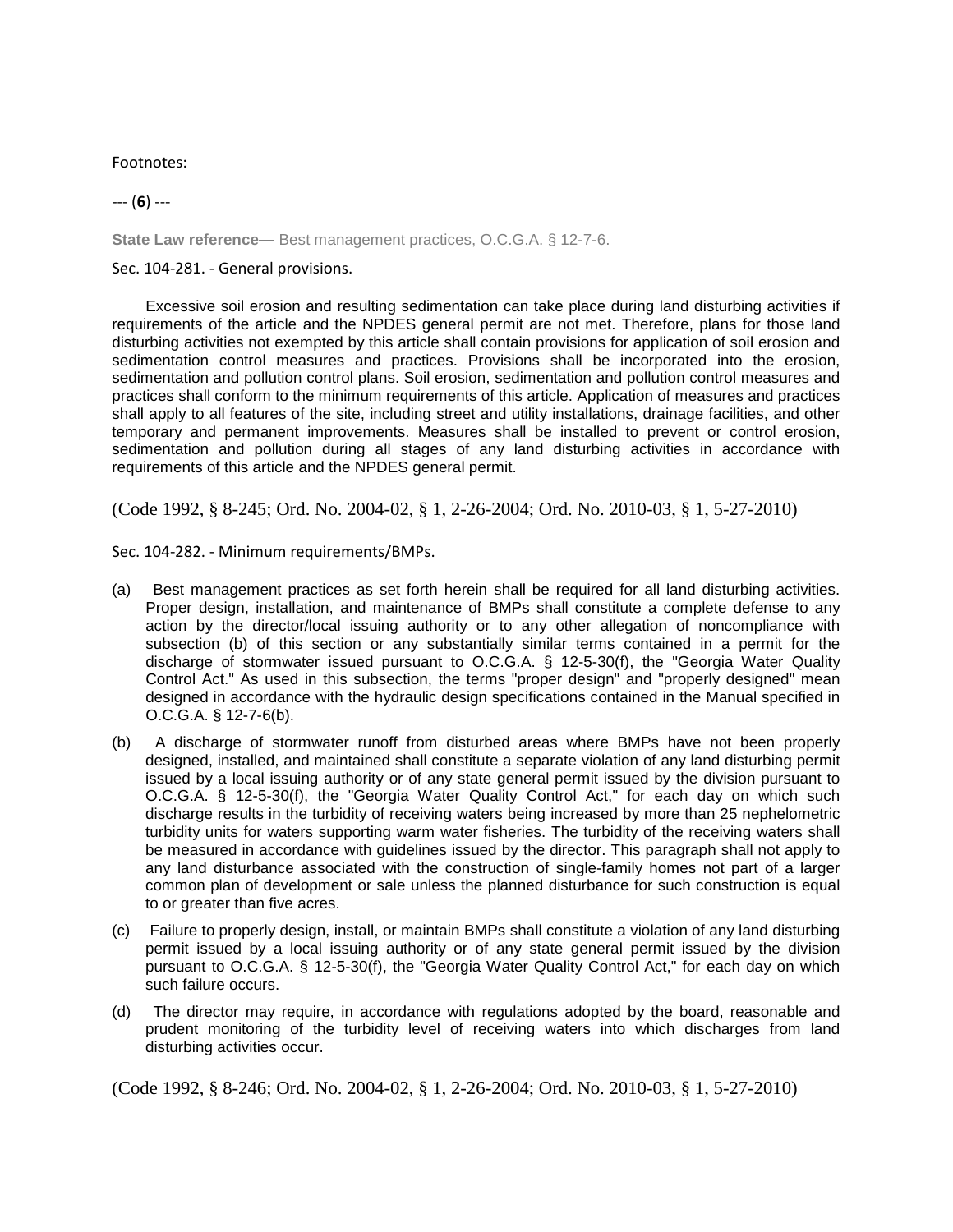Sec. 104-283. - Minimum requirements.

- (a) Rules, regulations, ordinances, and/or resolutions adopted pursuant to this article for the purpose of governing land disturbing activities shall require, as a minimum, protections at least as stringent as the state general permit; and BMPs, including sound conservation and engineering practices to prevent and minimize erosion and resultant sedimentation, consistent with and no less stringent than, those practices contained in the manual, as well as the following:
	- (1) Stripping of vegetation, regrading and other development activities shall be conducted in a manner so as to minimize erosion;
	- (2) Cut-fill operations must be kept to a minimum;
	- (3) Development plans must conform to topography and soil type so as to create the lowest practicable erosion potential;
	- (4) Whenever feasible, natural vegetation shall be retained, protected and supplemented;
	- (5) The disturbed area and the duration of exposure to erosive elements shall be kept to a practicable minimum;
	- (6) Disturbed soil shall be stabilized as quickly as practicable;
	- (7) Temporary vegetation or mulching shall be employed to protect exposed critical areas during development;
	- (8) Permanent vegetation and structural erosion control practices shall be installed as soon as practicable;
	- (9) To the extent necessary, sediment in runoff water must be trapped by the use of debris basins, sediment basins, silt traps, or similar measures until the disturbed area is stabilized. As used in this subsection, a disturbed area is stabilized when it is brought to a condition of continuous compliance with the requirements of the Erosion and Sedimentation Act of 1975, O.C.G.A. § 12- 7-1 et seq.;
	- (10) Adequate provisions must be provided to minimize damage from surface water to the cut face of excavations or the sloping surfaces of fills;
	- (11) Cuts and fills may not endanger adjoining property;
	- (12) Fills may not encroach upon natural watercourses or constructed channels in a manner so as to adversely affect other property owners;
	- (13) Grading equipment must cross flowing streams by means of bridges or culverts, except when such methods are not feasible, provided, in any case, that such crossings are kept to a minimum;
	- (14) Erosion, sedimentation, and pollution control plans shall include provisions for treatment or control of any source of sediments and for adequate sedimentation control facilities to retain sediments onsite or preclude sedimentation of adjacent waters beyond the levels specified herein;
	- (15) There is an established 25-foot buffer along the banks of any state waters, as measured horizontally from the point where vegetation has been wrested by normal stream flow or wave action, except:
		- a. Where the director determines to allow a variance that is at least as protective of natural resources and the environment;
		- b. Where otherwise allowed by the director pursuant to O.C.G.A. § 12-2-8;
		- c. Where a drainage structure or a roadway drainage structure must be constructed, provided that adequate erosion control measures are incorporated in the project plans and specifications and are implemented; or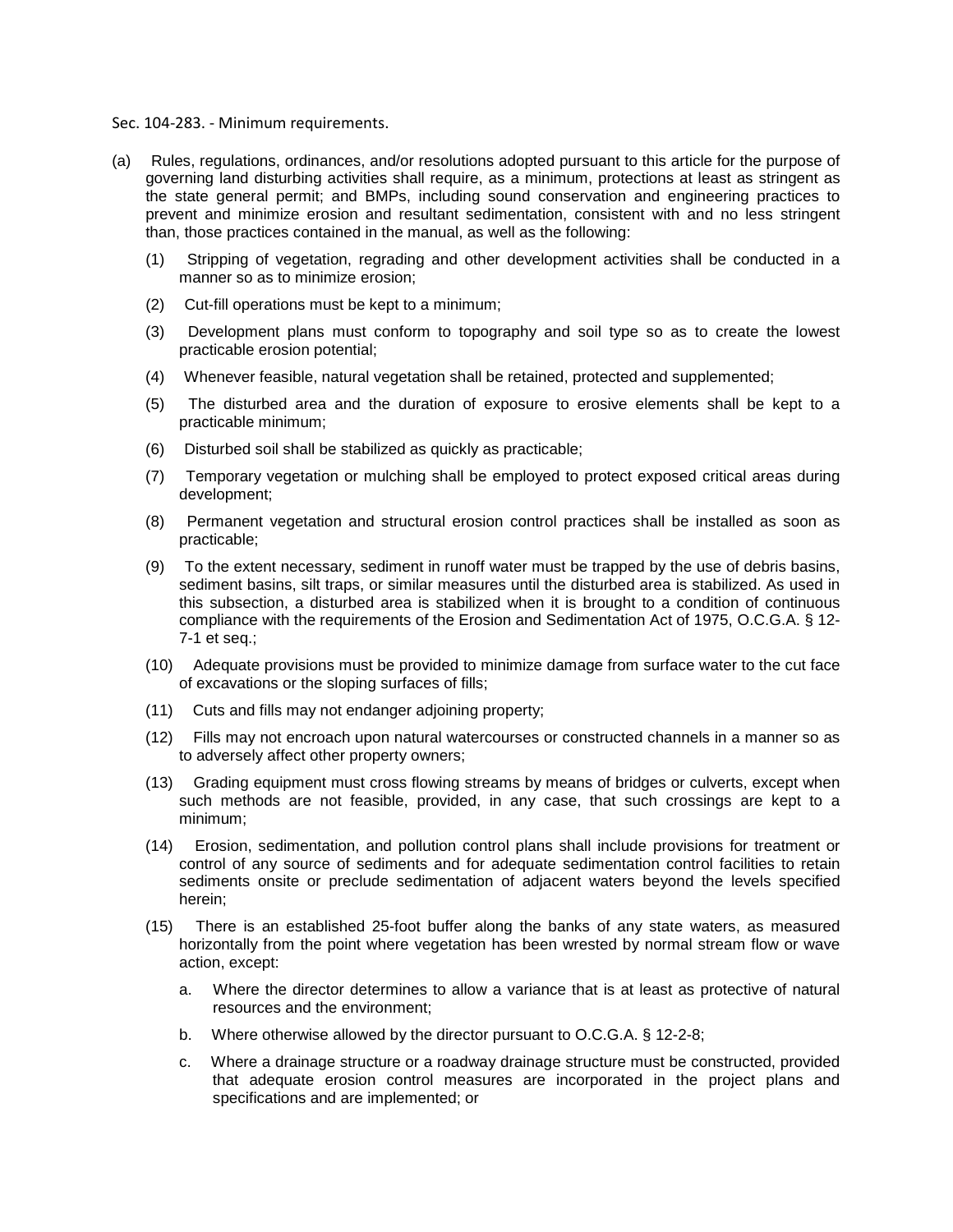d. Along any ephemeral stream. As used in this article, the term 'ephemeral stream' means a stream; that under normal circumstances has water flowing only during and for a short duration after precipitation events; that has the channel located above the groundwater table year round; where groundwater is not a source of the ephemeral stream; and where runoff from precipitation is the primary source of water flow.

Unless exempted as along an ephemeral stream buffers of at least 25 feet established pursuant to the Metropolitan River Protection Act (O.C.G.A. § 12-5-440 et seq.), the Georgia Water Quality Control Act (O.C.G.A. § 12-5-20 et seq.) shall remain in force unless a variance is granted by the director as provided in this subsection.

- (b) The following requirements shall apply to any such buffer:
	- (1) No land disturbing activities shall be conducted within a buffer and a buffer shall remain in its natural, undisturbed state of vegetation until all land disturbing activities on the construction site are completed. Once the final stabilization of the site is achieved, a buffer may be thinned or trimmed of vegetation as long as a protective vegetative cover remains to protect water quality and aquatic habitat and a natural canopy is left in sufficient quantity to keep shade on the stream bed; provided, however, that any person constructing a single-family residence, when such residence is constructed by or under contract with the owner for the owner's own occupancy, may thin or trim vegetation in a buffer at any time as long as protective vegetative cover remains to protect water quality and aquatic habitat and a natural canopy is left in sufficient quantity to keep shade on the stream bed.
	- (2) The buffer shall not apply to the following land disturbing activities, provided that they occur at an angle, as measured from the point of crossing, within 25 degrees of perpendicular to the stream; cause a width of disturbance of not more than 50 feet within the buffer; and adequate erosion control measures are incorporated into the project plans and specifications and are implemented:
		- a. Stream crossings for water lines; or
		- b. Stream crossings for sewer lines.

(Code 1992, § 8-247; Ord. No. 2004-02, § 1, 2-26-2004; Ord. No. 2010-03, § 1, 5-27-2010)

Sec. 104-284. - Watershed protection.

Nothing contained in this article shall supersede the buffer requirements specified in article VII of this chapter, watershed protection.

(Code 1992, § 8-248; Ord. No. 2004-02, § 1, 2-26-2004; Ord. No. 2010-03, § 1, 5-27-2010)

Sec. 104-285. - Damage to surrounding property.

The fact that land disturbing activity for which a permit has been issued results in injury to the property of another shall neither constitute proof of nor create a presumption of a violation of the standards provided for in this division or the terms of the permit.

(Code 1992, § 8-249; Ord. No. 2004-02, § 1, 2-26-2004; Ord. No. 2010-03, § 1, 5-27-2010)

Secs. 104-286—104-303. - Reserved.

DIVISION 4. - APPLICATION/PERMIT PROCESS<sup>[7]</sup>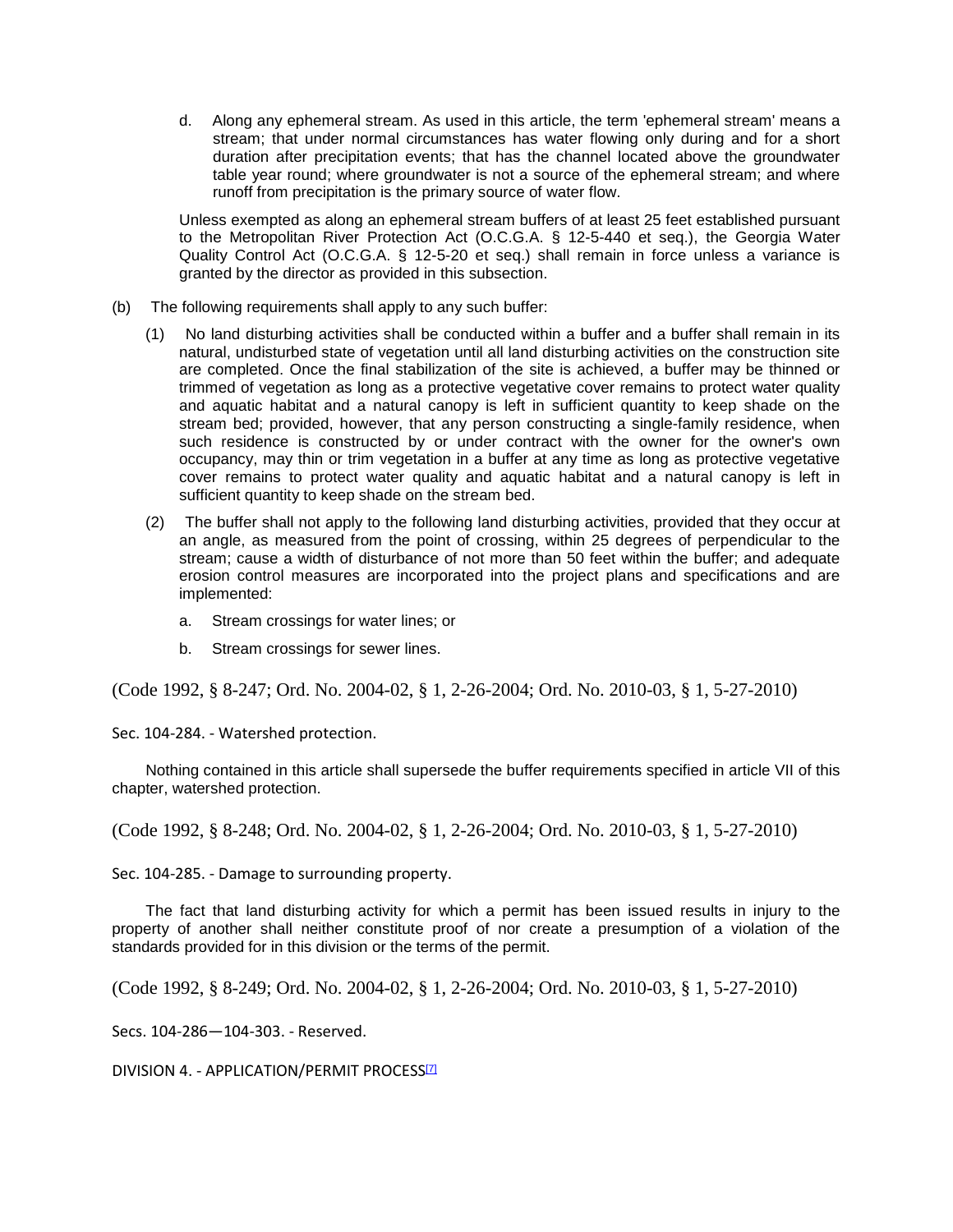Footnotes:

# --- (**7**) ---

**State Law reference—** Permits, O.C.G.A. § 12-7-7 et seq.

Sec. 104-304. - Generally.

The property owner, developer and designated planners and engineers shall review the general development plans and detailed plans of the county that affect the tract to be developed and the area surrounding it. They shall review all development ordinances that regulate land within the unincorporated county. However, the owner and/or operator are the only parties that can obtain a land disturbance permit.

(Code 1992, § 8-251; Ord. No. 2004-02, § 1, 2-26-2004; Ord. No. 2010-03, § 1, 5-27-2010)

Sec. 104-305. - Permit required; application requirements; fees.

- (a) No person shall conduct any land disturbing activity within the jurisdictional boundaries of the unincorporated county without first obtaining a permit from the county environmental management department to perform such activity.
- (b) The application for a permit shall be submitted to the environmental management department and must include the applicant's erosion, sedimentation and pollution control plan with supporting data, as necessary. Said plans shall include, as a minimum, the data specified herein. Applications for a permit will not be accepted unless accompanied by two copies of the plan. All applications shall contain a certification stating that the plan preparer or the designee thereof visited the site prior to creation of the plan or that such a visit was not required in accordance with rules and regulations established by the board.
- (c) A fee shall be charged for each application as determined by the county board of commissioners for the disturbed area.
- (d) In addition to the local permitting fees, fees will also be assessed pursuant to O.C.G.A. § 12-5- 23(a)(5), provided that such fees shall not exceed \$80.00 per acre of land disturbing activity, and these fees shall be calculated and paid by the primary permittee as defined in the state general permit for each acre of land disturbing activity included in the planned development or each phase of development. All applicable fees shall be paid prior to issuance of the permit. In a jurisdiction that is certified pursuant to O.C.G.A. § 12-7-8(a), half of such fees levied shall be submitted to the division; except that fees due from an entity which is required to give notice pursuant to O.C.G.A. § 12-7- 17(9) and (10) shall be submitted in full to the division, regardless of the county being a local issuing authority.
- (e) Upon receipt of a permit application and plan, the environmental management department shall review the plan within 14 calendar days and approve or disapprove it concerning the adequacy of the plan. No permit will be issued unless the plan has been approved by the environmental management department, all necessary variances have been approved, a preconstruction meeting has been conducted where the owner or duly authorized representative is present, and all bonds, if required, have been submitted.
	- (1) When reviewing any application for a land disturbing activity permit, the environmental management department shall consider the past record of the permit applicant in complying with previous land disturbing activity permits and this article. If a permit applicant has had two or more violations of previous permits, this section, or the Erosion and Sedimentation Act, as amended, within three years prior to the date of filing of the application under consideration, the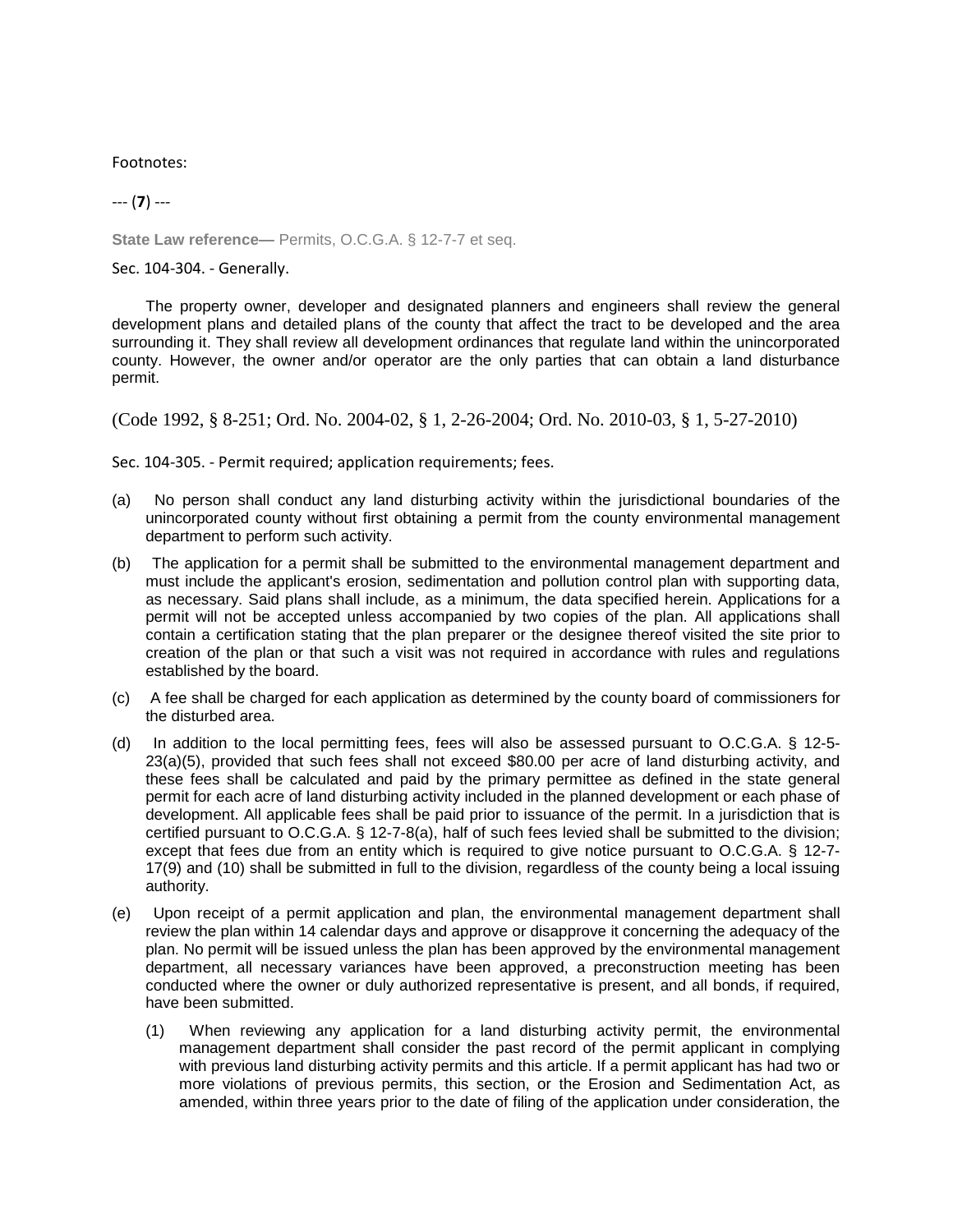environmental management department may deny the application, pursuant to O.C.G.A. § 12-7-  $7(f)(1)$ .

(2) The environmental management department may require the permit applicant to post a bond in the form of government security, cash, irrevocable letter of credit, or any combination thereof, up to, but not exceeding, \$3,000.00 per acre or a fraction thereof of the proposed land disturbing activity, prior to issuing the permit. If the applicant does not comply with this article or with the conditions of the permit after issuance, the environmental management department may call the bond or any part thereof to be forfeited and may use the proceeds to hire a contractor to stabilize the site of the land disturbing activity and bring it into compliance. These provisions shall not apply unless there is in effect an ordinance or statute specifically providing for a hearing and judicial review of any determination or order of the environmental management department with respect to alleged permit violations.

(Code 1992, § 8-251; Ord. No. 2004-02, § 1, 2-26-2004; Ord. No. 2010-03, § 1, 5-27-2010; Ord. No. 2016-20, § 2, 11-10-2016)

Sec. 104-306. - Plan requirements.

- (a) Plans must be prepared to meet the minimum requirements as contained herein, or through the use of more stringent alternate design criteria conforming to sound conservation and engineering practices.
- (b) The plan for the land disturbing activity shall consider the interrelationship of the soil types, geological and hydrological characteristics, topography, watershed, vegetation, proposed permanent structures including roadways, constructed waterways, sediment control and stormwater management facilities, local ordinances and state laws, maps, drawings and supportive computations shall bear the signature and seal of the certified design professional. Persons involved in land development design, review, permitting, construction, monitoring, or inspections or any land disturbing activity shall meet the education and training certification requirements, dependent on his level of involvement with the process, as developed by the commission and in consultation with the division and the stakeholder advisory board created pursuant to O.C.G.A. § 12-7-20.
- (c) The plan shall include all the information required from the appropriate erosion, sedimentation and pollution control plan review checklist established by the commission as of January 1 of the year in which the land disturbing activity was permitted.

(Code 1992, § 8-252; Ord. No. 2004-02, § 1, 2-26-2004; Ord. No. 2010-03, § 1, 5-27-2010)

Sec. 104-307. - Permits.

- (a) Permits shall be issued or denied as soon as practicable but no later than 15 days after receipt by the environmental management department of a completed application, provided all state and federal permits/variances and local bonding are obtained, as applicable.
- (b) Any variances required herein must be obtained; bonding requirements, if necessary, must be met; all the county ordinances, rules and regulations in effect must be complied with; and the plan must be approved prior to issuance of a permit by the environmental management department.
- (c) If the permit is denied, the reason for denial shall be furnished to the applicant.
- (d) Any land disturbing activities by a local issuing authority shall be subject to the same requirements of this article.
- (e) If the tract is to be developed in phases, then a separate permit shall be required for each phase. If a decision is made to plat the subdivision in phases after the permit has been issued, and the rightsof-way have been cleared, the cleared areas outside of the phase to be constructed must be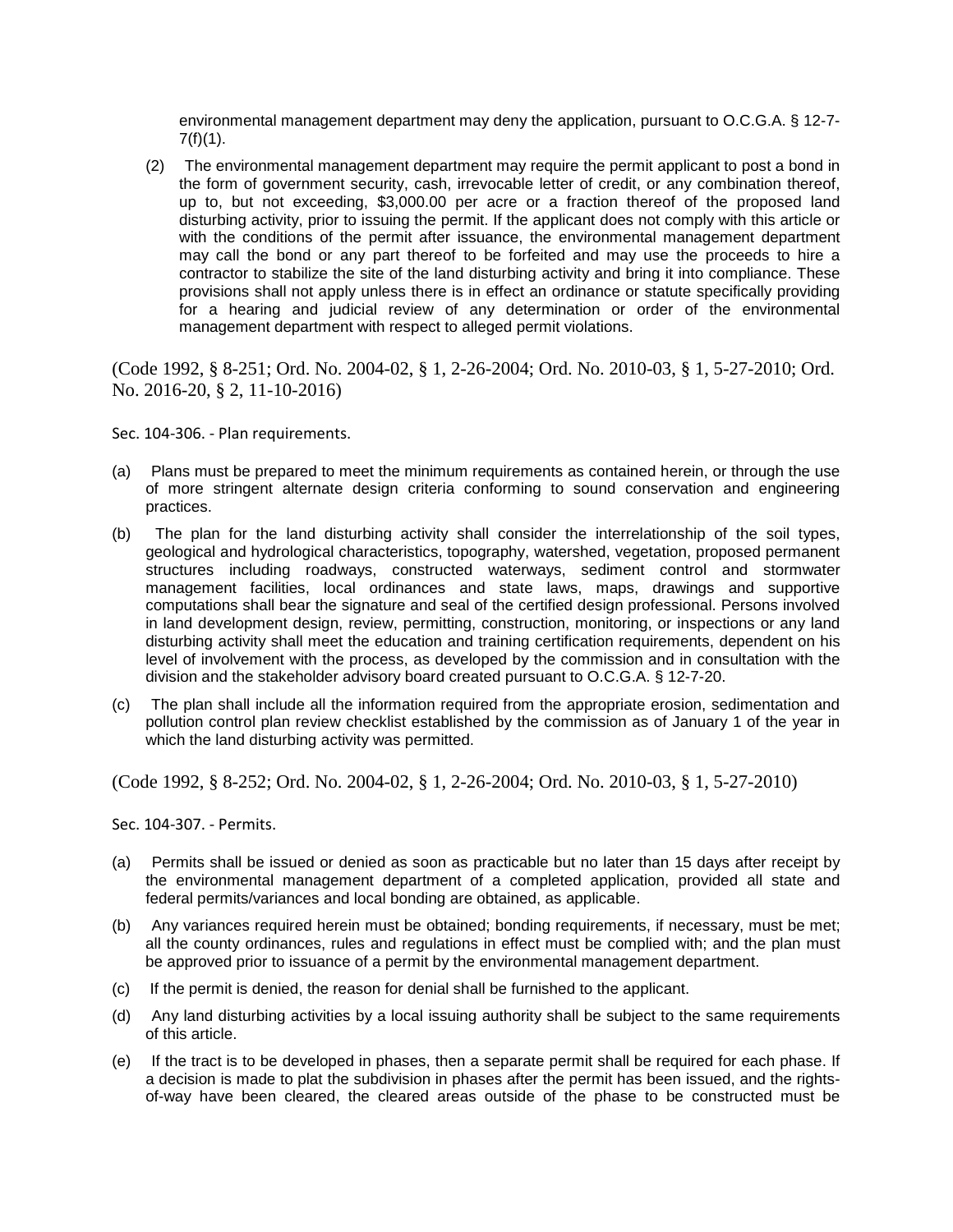mulched and grassed. A new permit must be issued before work can begin in any subsequent phase, though the work may be continued under the initial NOI if a NOT has not be filed with the state.

- (f) The permit may be suspended, revoked, or modified by the environmental management department, as to all or any portion of the land affected by the plan, upon finding that the holder or successor in the title is not in compliance with the approved plan or that the holder or successor in title is in violation of this article. A holder of a permit shall notify any successor in title to him as to all or any portion of the land affected by the approved plan of the conditions contained in the permit.
- (g) A permit shall not be issued for any lot in a subdivision with a minimum lot size less than two acres unless it is issued in conjunction with a building permit.
- (h) If the work has not begun within 90 calendar days of the issuance of a permit, then the permit shall expire. The permit will expire if the project is not completed and approved within 24 months of the issuance of the permit. If project is a phased project, as indicated on the approved site plan or preliminary plat, then each phase of the project has a 24-month time limit. When a permit expires, the developer will have to apply for a new permit, however, once a new permit is issued, work may continue under the initial NOI, if a NOT has not be filed with the state.
- (i) The permit must be posted at the site entrance in a place where it can easily be seen.

(Code 1992, § 8-253; Ord. No. 2004-02, § 1, 2-26-2004; Ord. No. 2010-03, § 1, 5-27-2010; Ord. No. 2016-20, § 2, 11-10-2016)

Secs. 104-308—104-332. - Reserved.

DIVISION 5. - INSPECTION AND ENFORCEMENT

Sec. 104-333. - Inspection.

The environmental management department will periodically inspect the sites of land disturbing activities for which where permits have been issued to determine if the activities are being conducted in accordance with the approved plan and if the measures required in the plan are effective in controlling erosion and sedimentation. Also, the environmental management department shall regulate primary, secondary, and tertiary permittees as such terms are defined in the state general permit. Primary permittees shall be responsible for installation and maintenance of BMPs where the primary permittee is conducting land disturbing activities. Secondary permittees shall be responsible for installation and maintenance of BMPs where the secondary permittee is conducting land disturbing activities. Tertiary permittees shall be responsible for installation and maintenance where the tertiary permittee is conducting land disturbing activities. If, through inspection, it is deemed that a person engaged in land disturbing activities, as defined herein, has failed to comply with the approved plan, permit conditions, or provisions of this article, a written notice to comply shall be served upon that person. The notice shall set forth the measures necessary to achieve compliance and shall state the time such measures must be completed. If the person engaged in the land disturbing activity fails to comply within the time specified, the person shall be deemed in violation of this article.

(Code 1992, § 8-254; Ord. No. 2004-02, § 1, 2-26-2004; Ord. No. 2010-03, § 1, 5-27-2010; Ord. No. 2016-20, § 2, 11-10-2016)

Sec. 104-334. - Investigations.

The environmental management department shall have the power to conduct such investigations as may be reasonably deemed necessary to carry out duties as prescribed in this article, and for this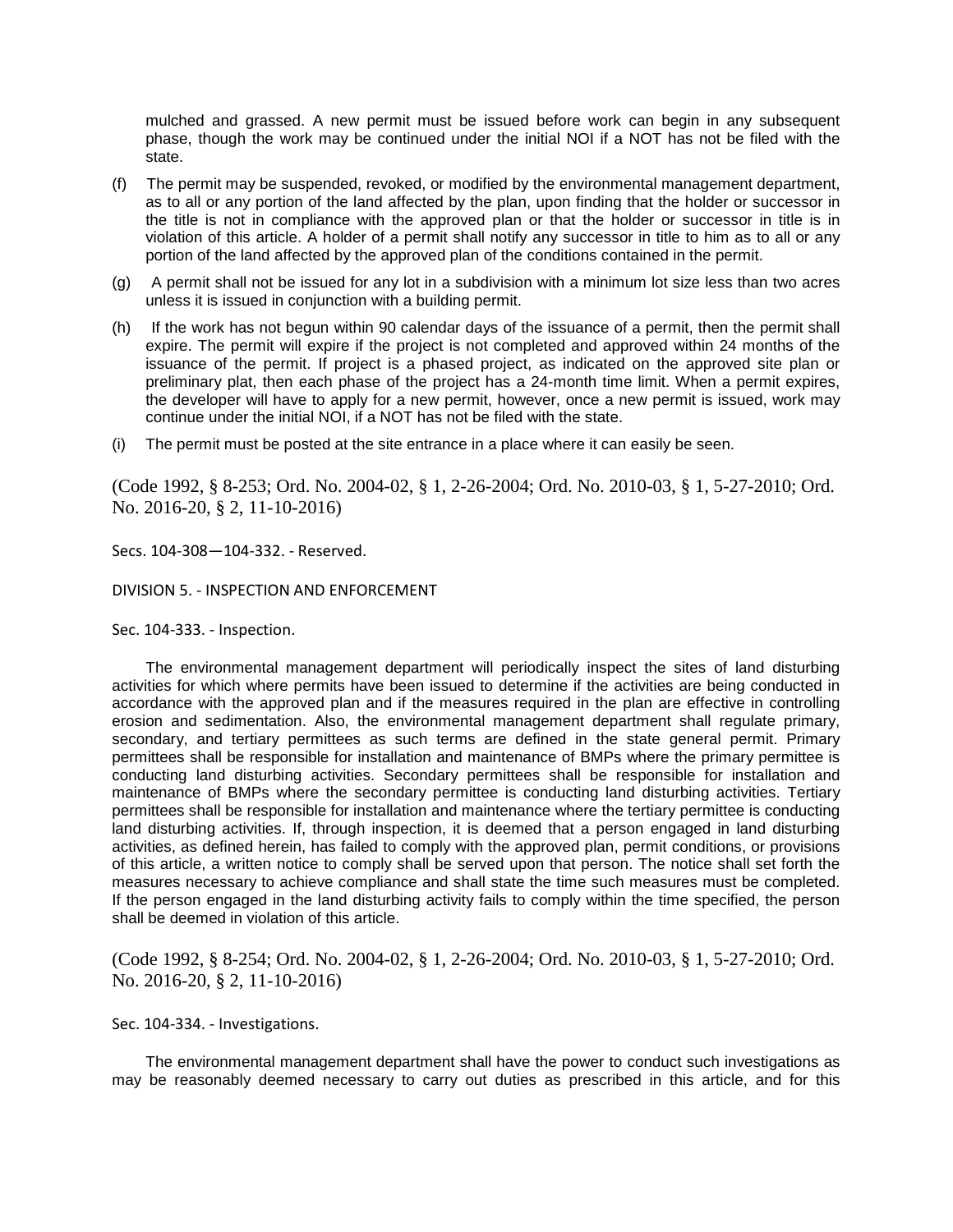purpose to enter, at reasonable times, upon any property, public or private, for the purpose of investigating and inspecting the sites of land disturbing activities.

(Code 1992, § 8-255; Ord. No. 2004-02, § 1, 2-26-2004; Ord. No. 2010-03, § 1, 5-27-2010; Ord. No. 2016-20, § 2, 11-10-2016)

Sec. 104-335. - Entry.

No person shall refuse entry or access to any authorized representative or agent of the local issuing authority, the commission, the district, or division who requests entry for the purpose of inspection, and who presents appropriate credentials, nor shall any person obstruct, hamper or interfere with any such representative in the process of carrying out his official duties. Any such person refusing entry or access to any authorized representative or agent of the local issuing authority, the commission, the district, or division shall be subject to penalties described division 6 of this article, pertaining to penalties and incentives.

(Code 1992, § 8-256; Ord. No. 2004-02, § 1, 2-26-2004; Ord. No. 2010-03, § 1, 5-27-2010)

Secs. 104-336—104-358. - Reserved.

DIVISION 6. - PENALTIES AND INCENTIVES

Sec. 104-359. - Failure to obtain a permit for land disturbing activity.

If any person commences any land disturbing activity requiring a permit as prescribed in this article without first obtaining said permit, the person shall be subject to revocation of his work permit or other authorization for the conduct of a business and associated work activities within the jurisdictional boundaries of the county.

(Code 1992, § 8-259; Ord. No. 2004-02, § 1, 2-26-2004; Ord. No. 2010-03, § 1, 5-27-2010)

Sec. 104-360. - Stop work orders.

- (a) For the first and second violations of this article the director or local issuing authority shall issue a written warning to the violator. The violator shall have five days to correct the violation. If the violation is not corrected within five days, the director or local issuing authority shall issue a stop work order requiring that all activities be stopped until necessary corrective action or mitigation has occurred. If the violation presents an imminent threat to public health or state or if the land disturbing activities are conducted without obtaining the necessary permit, the director or local issuing authority shall issue an immediate stop work order in lieu of a warning.
- (b) For a third and any subsequent violation, the director or local issuing authority shall issue an immediate stop work order.
- (c) All stop work orders shall be effective immediately upon issuance and shall be in effect until the necessary corrective action or mitigation has occurred.
- (d) All such stop work orders shall be effective immediately upon issuance and shall be in effect until the necessary corrective action or mitigation has occurred. When a violation in the form of taking action without a permit, failure to maintain a stream buffer, or significant amounts of sediment, as determined by the local issuing authority or by the director or his designee, have been or are being discharged into state waters and where BMPs have not been properly designed, installed and maintained, a stop work order shall be issued by the local issuing authority or by the director or his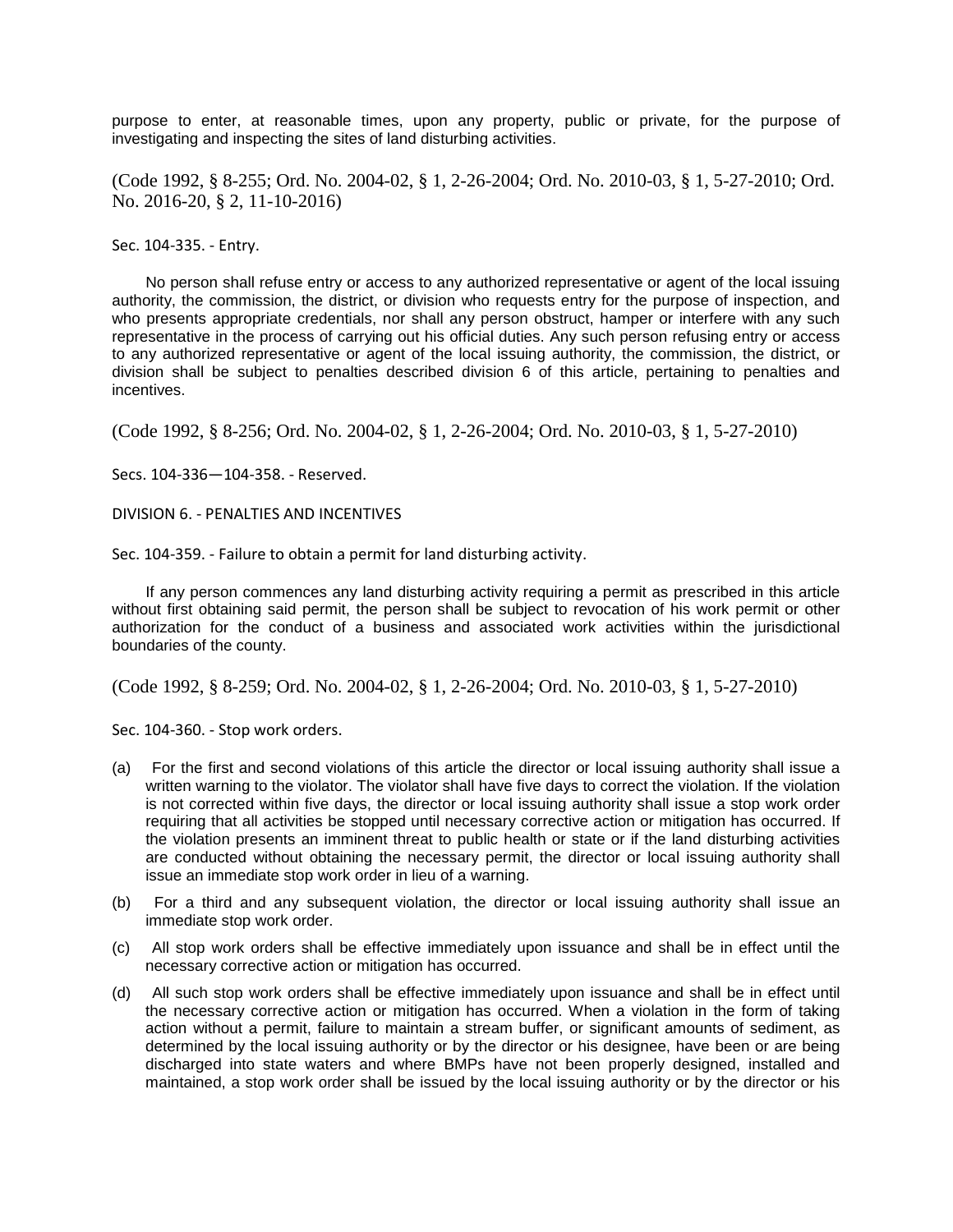designee. Such stop work orders shall apply to all activity on the site with the exception of the installation and maintenance of temporary or permanent erosion and sediment controls.

(Code 1992, § 8-260; Ord. No. 2004-02, § 1, 2-26-2004; Ord. No. 2010-03, § 1, 5-27-2010)

Sec. 104-361. - Bond forfeiture.

If, through inspection, it is determined that a person engaged in land disturbing activities has failed to comply with the approved plan, a written notice to comply shall be served upon that person. The notice shall set forth the measures necessary to achieve compliance with the plan and shall state the time within which such measures must be completed. If the person engaged in the land disturbing activity fails to comply with the time specified, the person shall be deemed in violation of this article and, in addition to other penalties, shall be deemed to have forfeited the person's performance bond, if required. The environmental management department may call the bond or any part hereof to be forfeited and may use the proceeds to hire a contractor to stabilize the site of the land disturbing activity and bring it into compliance.

(Code 1992, § 8-261; Ord. No. 2004-02, § 1, 2-26-2004; Ord. No. 2010-03, § 1, 5-27-2010; Ord. No. 2016-20, § 2, 11-10-2016)

Sec. 104-362. - Monetary penalties.

Any person who violates any provisions of this division, or any permit condition or limitations established pursuant to this division or who negligently or intentionally fails or refuses to comply with any final or emergency order of the environmental management department issued, as provided in this division, shall be liable for a civil penalty not to exceed \$2,500,00.00 per day, per violation, or a sentence of imprisonment not to exceed 60 days or both. Each day during which violation or failure or refusal to comply continues shall be a separate violation.

(Code 1992, § 8-262; Ord. No. 2004-02, § 1, 2-26-2004; Ord. No. 2010-03, § 1, 5-27-2010; Ord. No. 2016-20, § 2, 11-10-2016)

**State Law reference—** Civil penalties, O.C.G.A. § 12-7-15.

Secs. 104-363—104-366. - Reserved.

DIVISION 7. - EDUCATION AND CERTIFICATION<sup>[8]</sup>

Footnotes:

--- (**8**) ---

**State Law reference—** Education and training certification requirements, O.C.G.A. § 12-7-19.

Sec. 104-367. - Required of persons involved in land development.

Persons involved in land development design, review, permitting, construction, monitoring, or inspection or any land disturbing activity shall meet the education and training certification requirements, dependent on their level of involvement with the process, as developed by the commission in consultation with the division and the stakeholder advisory board created pursuant to O.C.G.A. § 12-7-20.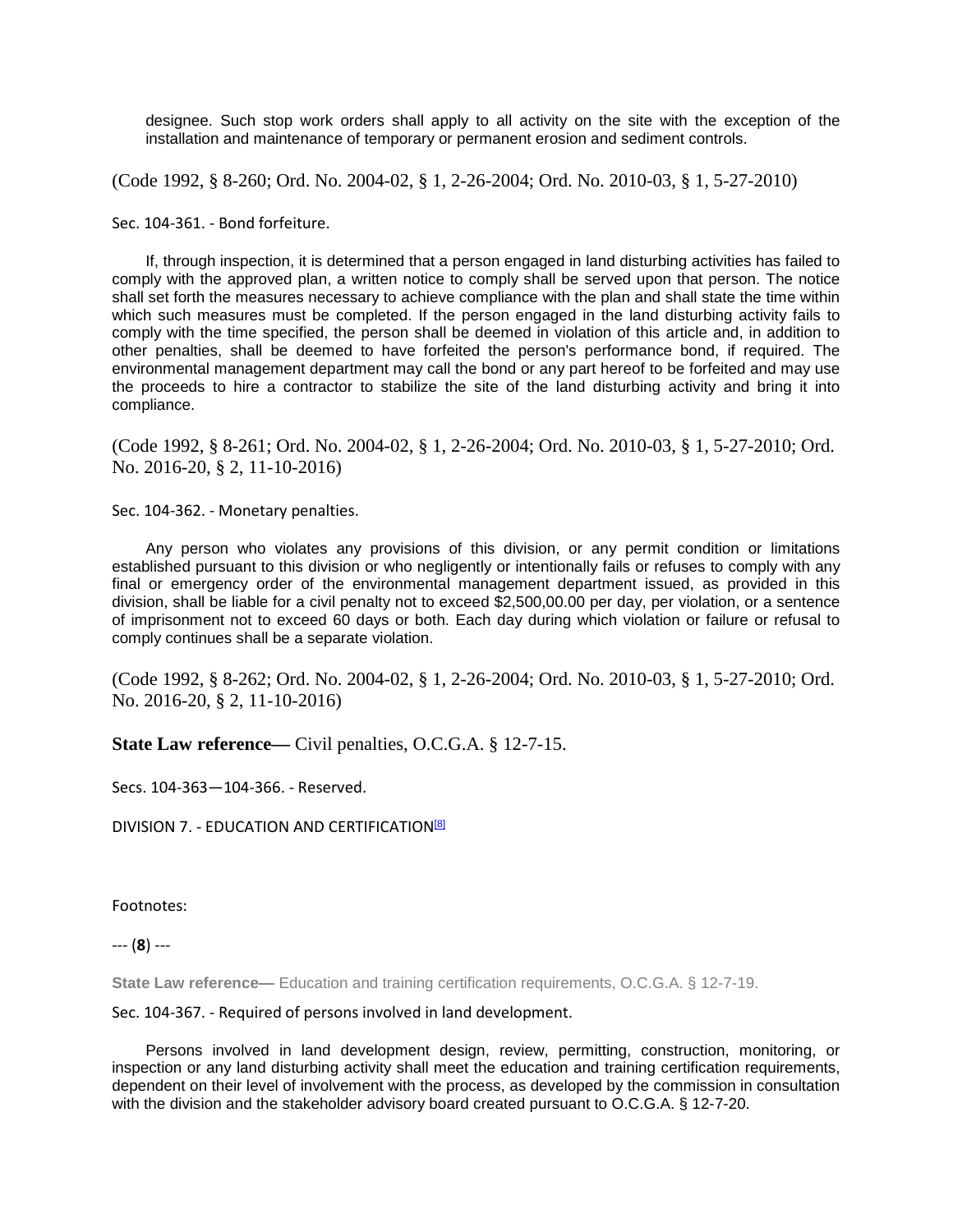(Code 1992, § 8-263; Ord. No. 2004-02, § 1, 2-26-2004; Ord. No. 2010-03, § 1, 5-27-2010)

Sec. 104-368. - Representative.

- (a) For each site on where land disturbing activity occurs, each entity or person acting as either a primary, secondary, or tertiary permittee, as defined in the state general permit, shall have as a minimum one person who is responsible for erosion, sedimentation and pollution control activities on behalf of said entity or person and meets the applicable education or training certification requirements developed by the commission present on site whenever land disturbing activities are conducted on that site.
- (b) Persons or entities involved in projects not requiring a state general permit but otherwise requiring certified personnel on site may contract with certified persons to meet the requirements of this article.

(Code 1992, § 8-264; Ord. No. 2010-03, § 1, 5-27-2010)

Sec. 104-369. - On-site representative.

If a state general permittee who has operational control of land disturbing activities for a site has met the certification requirements of O.C.G.A. § 12-7-19(b)(1), then any person or entity involved in land disturbing activities at that site and operating in a subcontractor capacity for such permittee shall meet those educational requirements specified in O.C.G.A. § 12-7-19(b)(4) and shall not be required to meet any educational requirements that exceed those specified in said section.

(Code 1992, § 8-265; Ord. No. 2010-03, § 1, 5-27-2010)

Secs. 104-370—104-388. - Reserved.

DIVISION 8. - ADMINISTRATIVE APPEAL, JUDICIAL REVIEW

Sec. 104-389. - Administrative remedies.

The suspension, revocation, modification or grant with condition of a permit by the environmental management departmentupon finding that the holder is not in compliance with the approved erosion, sedimentation and pollution control plan; or that the holder is in violation of permit conditions; or that the holder is in violation of any ordinance; shall entitle the person submitting the plan or holding the permit to a hearing before the board of commissioners of the county within 30 days after receipt by the environmental management department of written notice of appeal.

(Code 1992, § 8-264; Ord. No. 2004-02, § 1, 2-26-2004; Ord. No. 2010-03, § 1, 5-27-2010; Ord. No. 2016-20, § 2, 11-10-2016)

Sec. 104-390. - Judicial review.

Any person, aggrieved by a decision or order of the environmental management department, after exhausting his administrative remedies, shall have the right to appeal de novo to the superior court of the county.

(Code 1992, § 8-265; Ord. No. 2004-02, § 1, 2-26-2004; Ord. No. 2010-03, § 1, 5-27-2010; Ord. No. 2016-20, § 2, 11-10-2016)

Secs. 104-391—104-408. - Reserved.